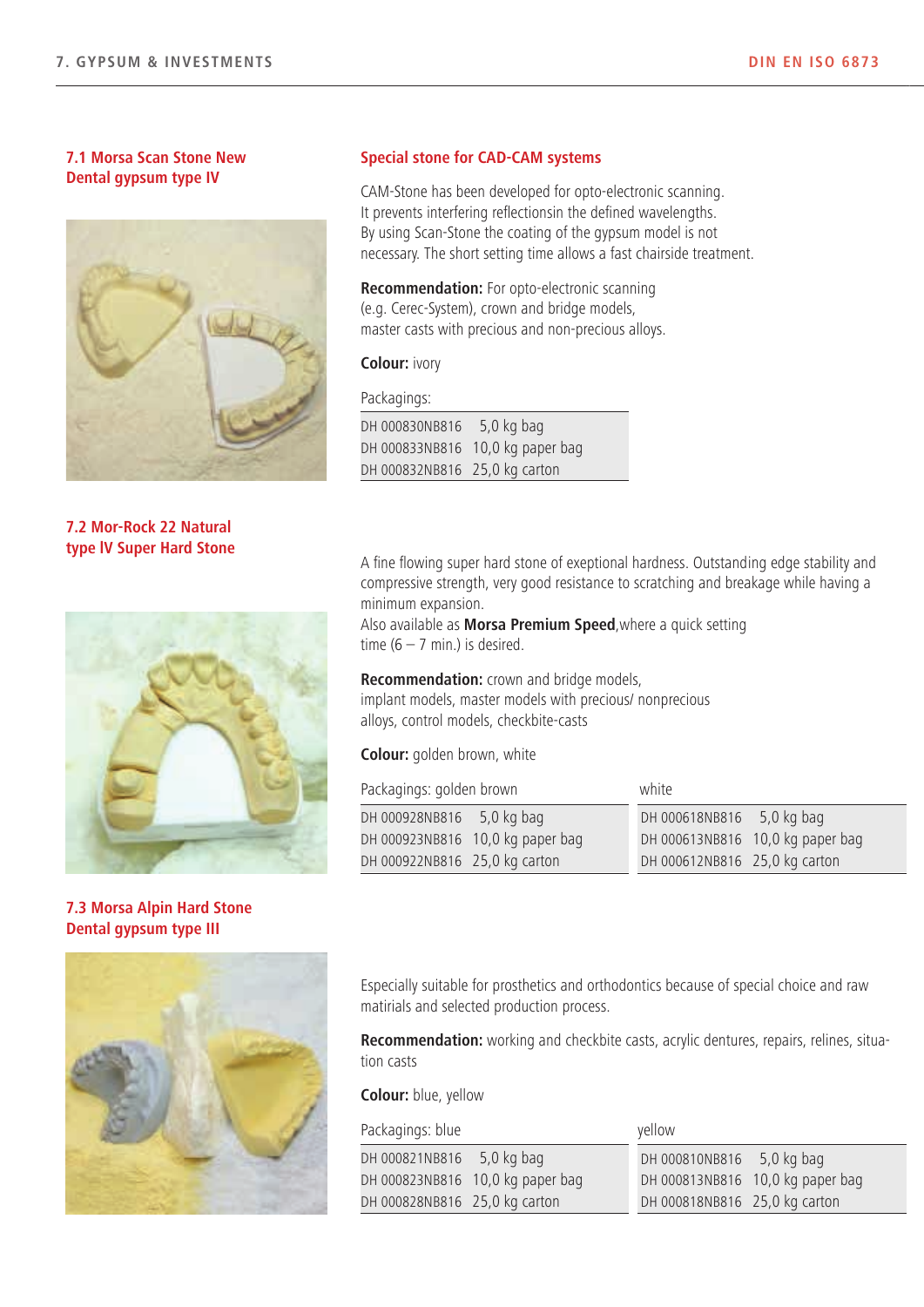

# 7.4 MOR-Vest ll Speed



MOR-Vest II is a phosphate-bonded, special speed investment with a ultrafine corn size for crown and bridge work.

- · Sufficient expansion even for CrCo alloys
- · Excellent surfaces smoothness due to ultra-fine particles
- · Fast preheating saves time
- · Effortless devesting
- · May be used with conventional rings or ringless. Expansion is unrestricted when ringless methods are utilized.
- · Excellent fit both with precious or non-precious alloys as well as palladium-based alloys
- · Ideal flow properties
- · Sufficient working time

DH 000191NB816 5,0 kg (32 x 160 g) DH 000192NB816 20,0 kg (125 x 160 g)



## 7.5 MORSIT XF Speed



MORSIT XF Speed is a phosphate bonded, graphite free and very fine grain precision investment for partial denture frameworks.

It is usable for the conventional and speed casting technique and is suitable for casting all types of dental alloys.

- · super fine grain size, creamy consistency
- · perfect fitting, very smooth casting surfaces, excellent reproduction of details
- · easy divesting

# MORSIT XF Speed should be used with MORSA type 100 liquid!

DH 000310NB816 MORSIT XF Speed 5,0 kg carton (28 x 180 g) DH 000311NB816 MORSIT XF Speed 20 kg (112 x 180 g) DH 000312NB816 MORSIT XF Speed 20 kg (50 x 400 g)

#### 7.6 MORE-MICRO



A fine, phosphate-bonded, graphite-free precision investment. Micro is suitable for use as a CrCo investment and also used successfully in for crown and

bridgework technique. As with MORSIT,

expansion is regulated by using liquid types 100 or 140 liquids.

- · A super‐fine particle size ensures exact reproduction of detail and very smooth casting surfaces
- · Expansion is precisely regulated by varying the concentration of the liquid
- · Excellent flow properties

Micro should be used with MORSIT Expansion liquid, type 100 or 140!

DH 000201NB816 5,0 kg (28 x 180 g) DH 000203NB816 20,0 kg (50 x 400 g) DH 000204NB816 20,0 kg (4 x 5,0 kg)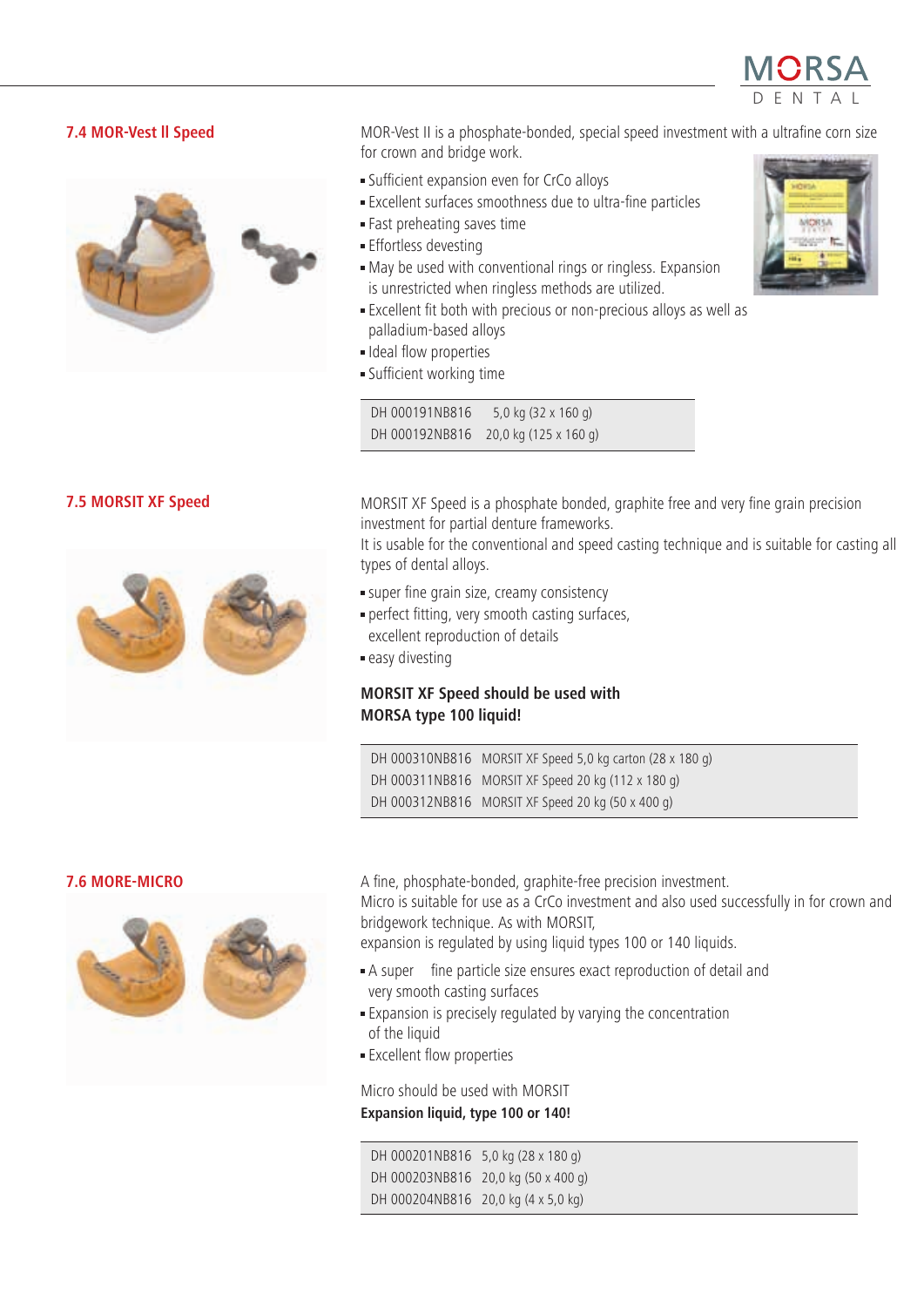## 7.7 MOR-Vest Press Ceramic



A phosphate bonded, graphite free precision investment especially developed for all pressable ceramic systems in the speed casting technique. Silavest Press can be used for the press to metal and press to zirconium system. This super fine investment guarantees a perfect fitting and very smooth surface.

Qualität "Made in Germany"

- · super fine powder, very creamy consistency
- · for all kinds of pressing systems, also for large muffles
- · for press to metal / press to zirconium
- · super fine pressed surfaces
- · easy divesting
- · sufficient working time

DH 002003NB816 5,0 kg (50 x 100 g)

## 7.8 Standard Expansionsliquid



Two different expansion liquids are available for MORSA phosphate-bonded MORSA investments. MORSA technical instructions should be closely followed in selecting and utilizing these liquids.

- · super fine powder, very creamy consistency
- · for all kinds of pressing systems, also for large muffles
- · for press to metal / press to zirconium
- · super fine pressed surfaces
- · easy divesting
- · sufficient working time palladium-based alloys
- · Ideal flow properties

DH 000241NB816 Expansionsliquid Typ 100 (1,0 Liter)

A high-quality addition-curing duplicating silicone with all the prerequisites for the adhesive tape and flasking techniques.

- · Easy and economical measuring
- · Suitable for dispensers
- · Ideal low viscosity

#### DH 001001NB816 Morsil green 1 : 1 (1,0 kg) – Components A + B

| Mixing ratio:                       | $173 -$                   |
|-------------------------------------|---------------------------|
| Mislig uroter spourm                | doine                     |
| 3 <sup>9</sup> ES fix amitgrant W   | am 24<br>石製品社             |
| During time at 23 °C                | 33 - 45 min               |
| Teacresistance (DIN 53504)          | ca. 2,2 N/mm <sup>2</sup> |
| Elongation at tear (DII) 53504)     | 山.340年                    |
| Tear growt resistance (ASTMD 634 B) | > 6,5 N/avr/              |
| Shine A furd seri at 60 min.        | $-34$                     |
| Colour                              | panie                     |